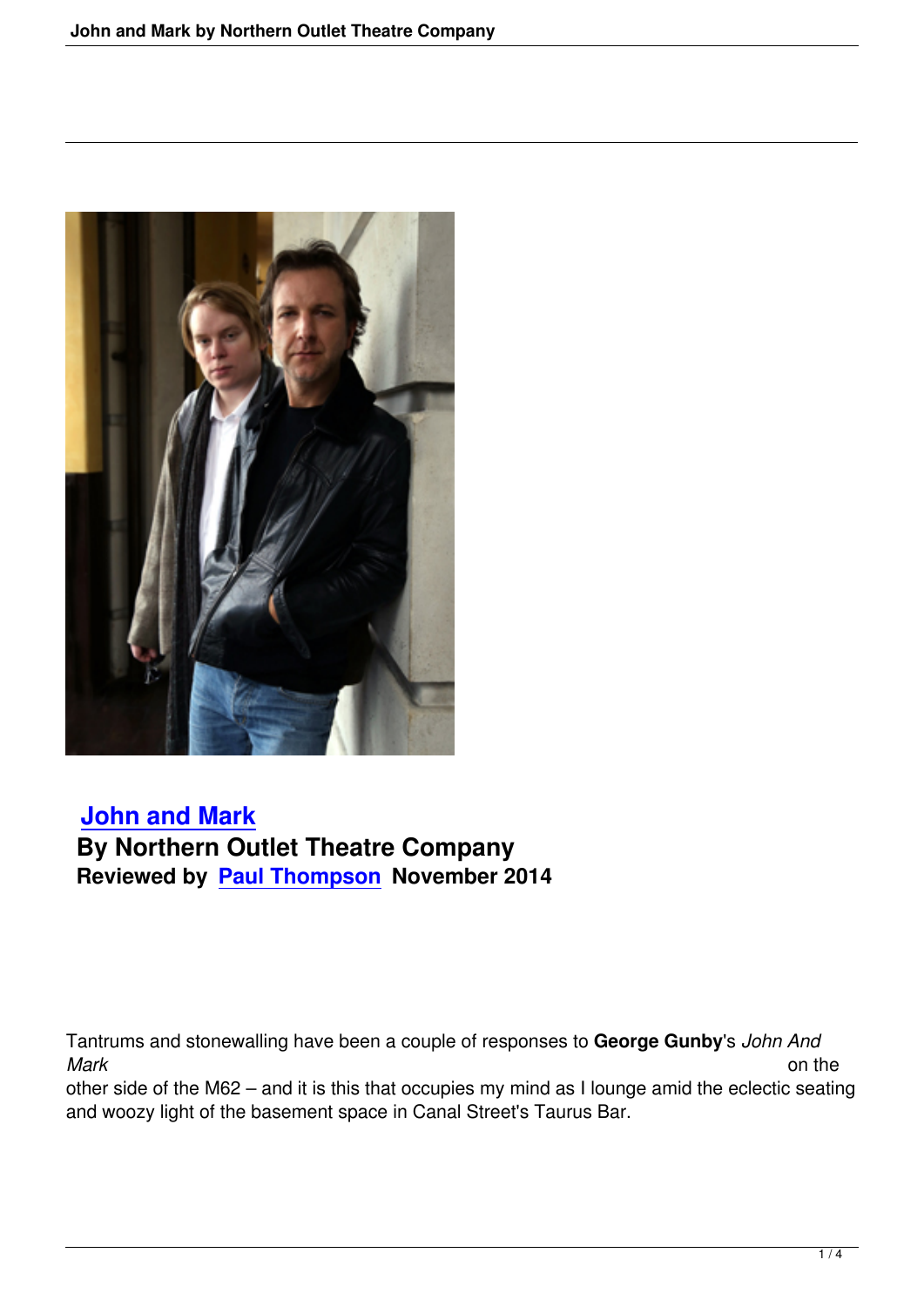For over there – in the city where it all started – an argument goes something like this: Lennon assassin Mark Chapman wanted to steal his victim's fame; and any work of art that features the potty pistol wielder as a main character is pandering to that very desire for infamy. At a glance, it's a specious – even seductive – jerk of the knee; but it doesn't take much twisting of the lens to capture the immaturity and farce of this thought process.

If somebody claims to have killed for notoriety, we do not – and cannot – respond by doing a Thatcher and instigating a media blackout to deny our villain the oxygen of publicity. We do not shush ourselves with a finger on the mouth every time we catch ourselves uttering this supposed attention seeker's name. We ask questions. We try to understand. And this one-act offering – directed sweetly and sharply by *Northern Outlet Theatre Company*'s **Paul Blinkhorn** – does both with passion, skill, tact and brawn. I must clarify, at this point, I've parted ways with the convention of chronology – opting to discuss the second show of tonight's double bill first. That's how I roll. I toss the rule book over my shoulder like so much trash.

So here's the set up: Mark Chapman (a sensitive but unflinching and nuanced portrayal by Matthew Howard-Norman) languishes in his prison cell, having carried out his dastardly deed a few years ago. He's visited by a number of characters, all but one of whom seem to be figments of his imagination or, in some cases possibly, ghosts.

Most notable of these illusions is, of course, the working-class hero himself. It's a real joy to witness, in a small room under a Gay Village pub, one of the best Lennons I've seen. Some actors fail to capture the charisma, but knock out a fairly decent impression; with Joseph, it's the other way round. The accent may lack the authentic nasal tone, but the mannerisms, the arrogance, the theatricality and moments of vulnerability are brought back to life in high definition. Displaying an exquisite range, **Tracy Gabbitas** completes the cast with a diverse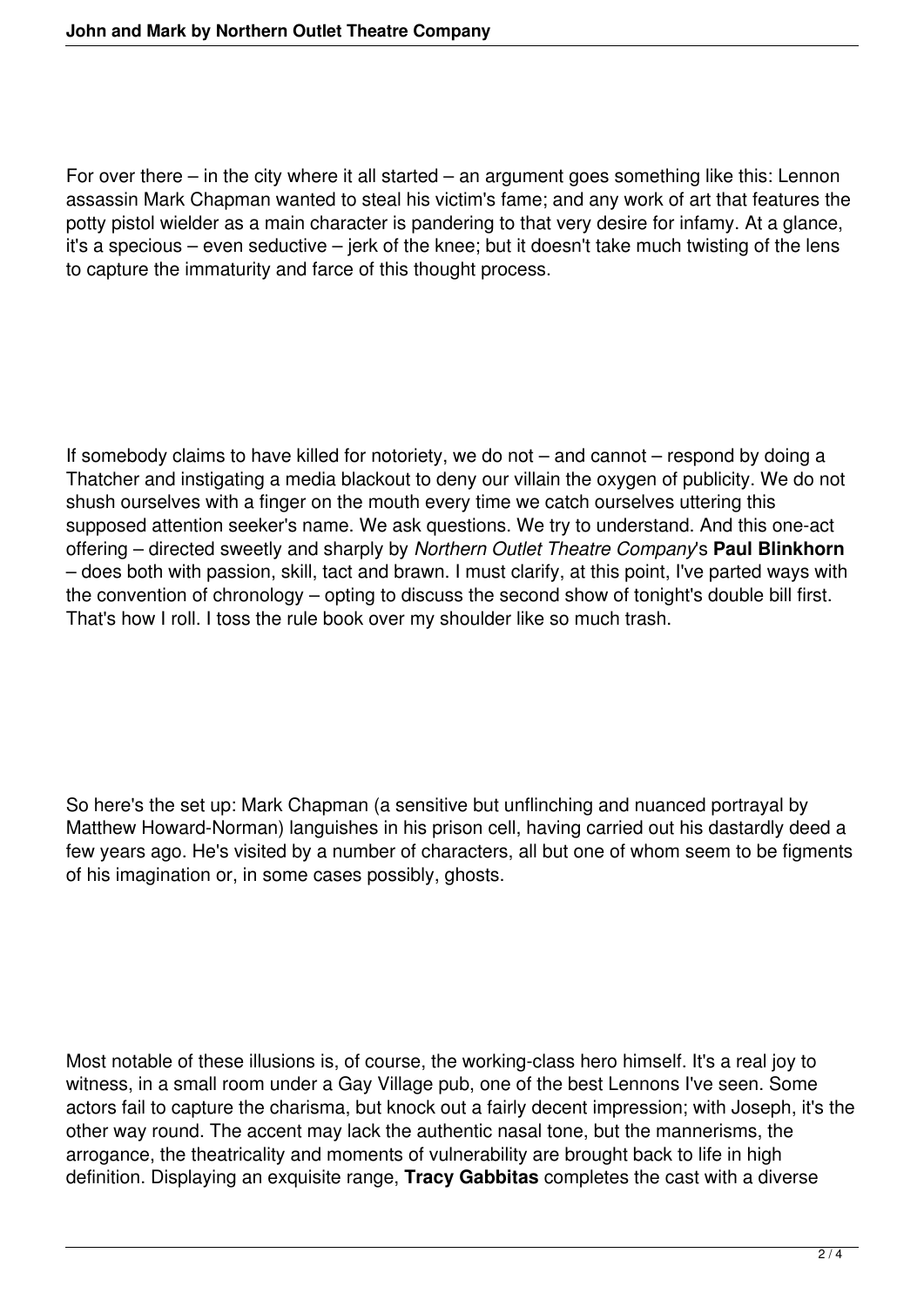array of female roles – and, lo, we're in the world and mind of a human being who murdered a legend.

The playlet works on two levels. On its interpersonal surface, Chapman seeks forgiveness from Lennon. And this – by way of an extra-personal subtext – is a metaphor for the killer asking society to draw a line under this. Lennon, in turn, represents the parole board; the authorities; the world outside, still bitter, confused and unrelenting. He wants to know why – as we all do – that fateful choice was made. And, while his opposite number attempts to answer with a variety of musings, he cannot give Lennon what he wants... because, ultimately, Chapman doesn't know either.

It's this core conflict that drives the narrative and provides the entertainment – a verbal boxing match of dry humour, sadness, ire and baffled frustration. This is what suits the medium. It flags only, for me, when characters temporarily become neutral interviewers, prompting the other to relate fussy detail about biography and what actually happened. One sometimes senses a neediness to get all the facts and research out there – and there's a nagging suspicion the writer lost a little sight of dramatic concerns. Whose story is this? (Chapman's, I think.) And is this character a changed person by the end? (Maybe. But, if so, it was a bit too subtle; I like to be punched in the gut.)

Minor moans aside, it was a successful and heady mix of psychodrama and multi-directional therapy. Although Murray Schisgal's Naked Old Man is roughly the same length, and constitutes fifty percent of the evening's proceedings (the first half) – it is both visually and literally downgraded as the "supporting act" on the promotional material. The premise is that thing guaranteed to make anyone – not least a writer – squirm. A writer writing himself as a main character who is a writer talking about his life as a writer.